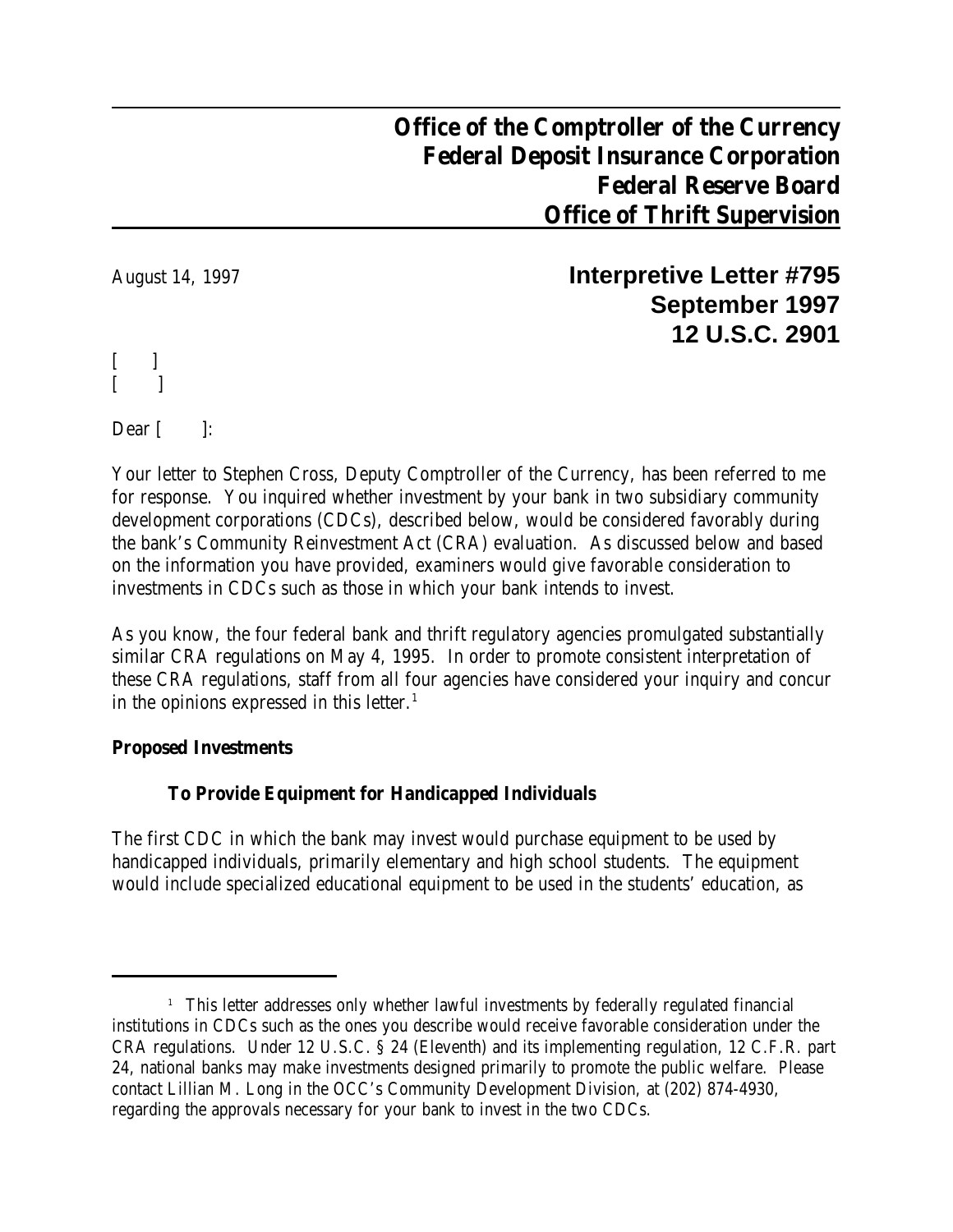well as tools of the trade to be used in vocational pursuits after graduation.<sup>2</sup> The equipment, in turn, would be leased for a period of three to five years at a nominal rental, for example, \$1 per month, either to the Foundation for the Special Education District of [ ("Foundation") or, less likely, directly to the Special Education School District in the bank's local community.

In the telephone conversation on July 21, 1997, with Margaret Hesse, you indicated that the handicapped individuals who are provided with the equipment would be selected through a grant application process. You also assured her that those individuals who are selected would be low- or moderate-income, as defined in the CRA regulations.

Your letter indicates that the bank believes that a donation to the Foundation for the purchase of the equipment would be favorably considered by CRA examiners during a compliance examination; however, the total amount of monies involved are too substantial to divert from the bank's other contributions in any one year. Therefore, the bank proposes to establish the CDC. Ownership of the equipment by the CDC will allow the bank to depreciate the expense over a period of years, creating an accounting procedure for spreading the "donation" without affecting the bank's income for more than its normal annual contribution.

### **To Provide a Transitional House for Persons in Need**

The second CDC would be established to acquire real estate that would be leased to a social service agency, which provides a full range of social services in the bank's area. The agency would operate the real estate as a transitional house for new immigrants, dispossessed individuals, families under stress, etc. The persons provided transitional housing would be low- and moderate-income individuals.

The funding for the operation of the home would be the responsibility of the agency and its charitable funding mechanism. The agency would pay only nominal rent to the CDC (for example, \$1,000 per year). The bank intends this investment to provide a long term commitment to the community through the CDC.

## **Discussion**

 $2$  In a July 21, 1997, telephone conversation with Margaret Hesse, an attorney on my staff, you mentioned that in one instance, for example, the Foundation provided a student with the tools necessary to pursue a cosmetology vocation upon graduation.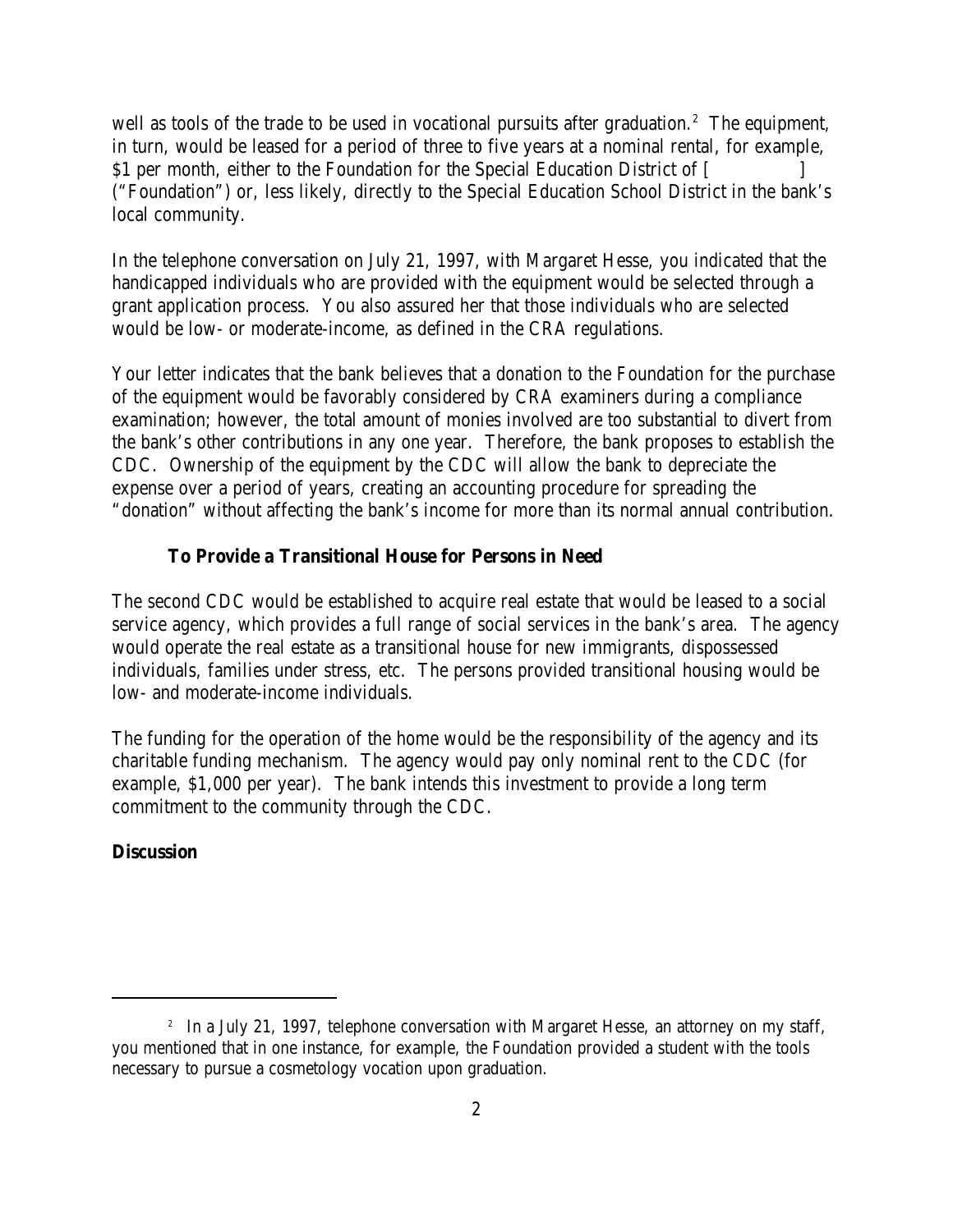Under the CRA regulations, regardless of the assessment method used by examiners, financial institutions can receive positive consideration for making "qualified investments."<sup>3</sup> "Qualified investment" is defined in the regulations as:

> [A] lawful investment, deposit, membership share or grant that has as its primary purpose community development.<sup>4</sup>

"Community development" is defined, *inter alia*, as:

(1) Affordable housing (including multifamily rental housing) for low- or moderate-income individuals; [and] (2) Community services targeted to low- or moderate-income individuals  $\ldots$ <sup>5</sup>

A qualified investment must benefit the institution's assessment area(s) or a broader statewide or regional area that includes the assessment area(s).  $6 \text{ A whole}$  wholesale or limited purpose institution can also receive consideration for qualified investments that benefit areas outside the institution's assessment area(s) (or a broader statewide or regional area that includes that institution's assessment area(s)), if the institution has adequately addressed the needs of its assessment area(s). $7$ 

<sup>4</sup> 12 C.F.R. §§ 25.12(s), 228.12(s), 345.12(s), and 563e.12(r).

 $-5$  12 C.F.R. §§ 25.12(h), 228.12(h), 345.12(h), and 563e.12(g).

 $6$  12 C.F.R. §§ 25.23(a), 228.23(a), 345.23(a), and 563e.23(a).

<sup>&</sup>lt;sup>3</sup> Large institutions' CRA performance is typically evaluated under the lending, investment and service tests. Examiners consider large institutions' qualified investments under the investment test. 12 C.F.R. §§ 25.23(a), 228.23(a), 345.23(a), and 563e.23(a). In a small institution examination, examiners may adjust an institution's loan-to-deposit ratio, if appropriate, based on qualified investments. 12 C.F.R.  $\S$  25.26(a)(1), 228.26(a)(1), 345.26(a)(1), and 563e.26(a)(1). Qualified investments may also be considered to determine if a small institution merits an outstanding CRA rating. 12 C.F.R. pt. 25 app.  $A(d)(2)$ , pt. 228 app.  $A(d)(2)$ , pt. 345 app.  $A(d)(2)$ , and pt. 563e app. A(d)(2). The community development test, which is appropriate for institutions designated as wholesale and limited purpose institutions, evaluates, *inter alia*, the number and amount of qualified investments. 12 C.F.R. §§ 25.25(c)(1), 228.25(c)(1), 345.25(c)(1), and 563e.25(c)(1). And, finally, institutions evaluated on the basis of a strategic plan must include in their plan how they intend to meet the credit needs of their assessment area(s). They may meet credit needs through lending, *investment*, and/or services, as appropriate. 12 C.F.R. §§ 25.27(f)(1), 228.27(f)(1),  $345.27(f)(1)$ , and  $563e.27(f)(1)$  (emphasis added).

<sup>&</sup>lt;sup>7</sup> 12 C.F.R. §§ 25.25(e), 228.25(e), 345.25(e), and 563e.25(e).